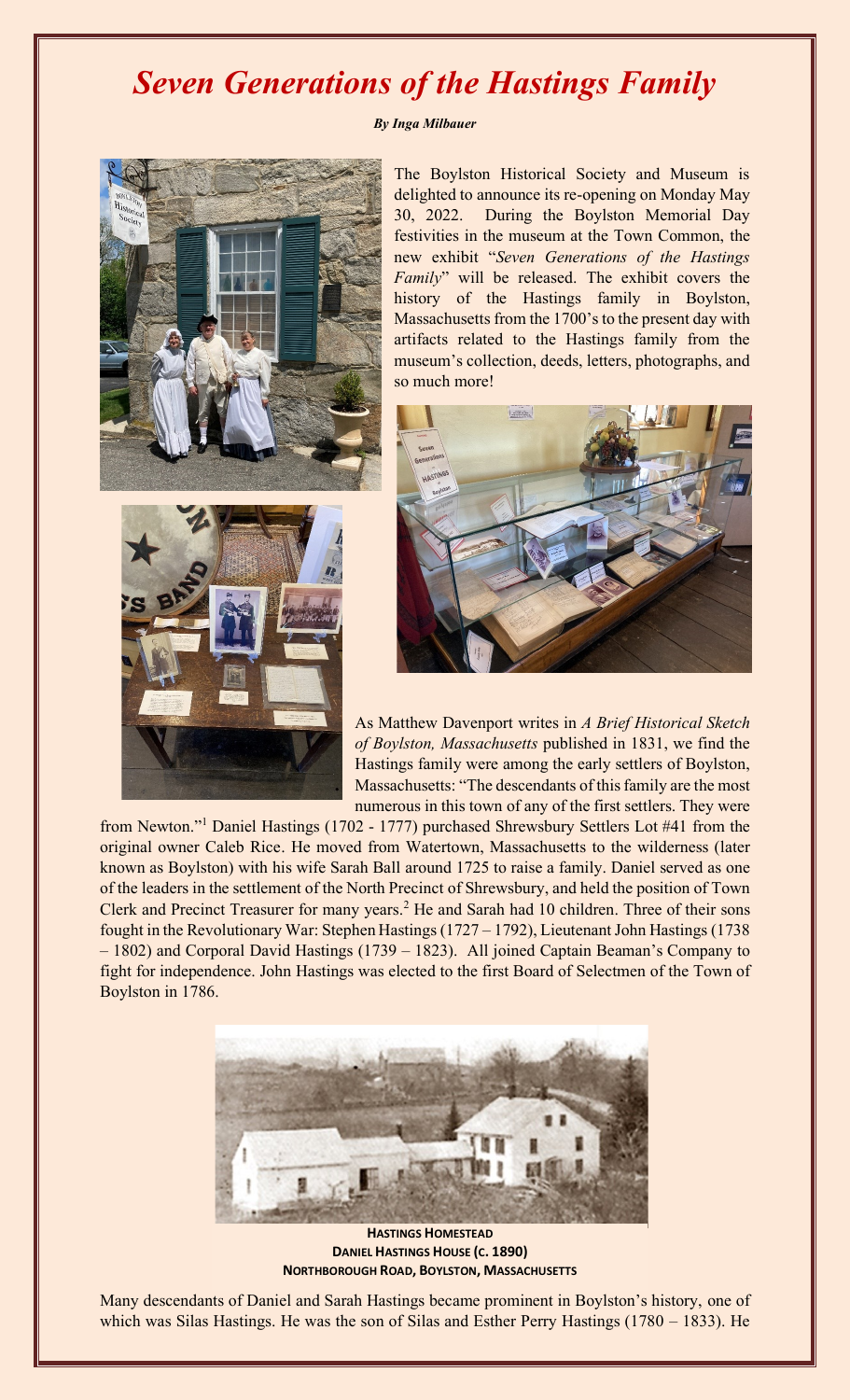built the first brick tavern and inn, located at 701 Main Street, in the center of Boylston. He was Town Selectman from 1825-1828 and Treasurer for seven years in the 1820s and 1830s. At the end of this article is an excerpt of the article *Silas Hastings Tankard* by Judith Haynes describing the pewter tankard which once belonged to Silas Hastings.

In the late 1800s and early 1900s, George R. Hastings (1841-1912) and George A. Hastings (1865- 1926) were well known in town. George R. Hastings owned and operated the general store in the center of Boylston from 1888-1912. The store also housed the Boylston Centre Post Office, and he was confirmed as postmaster on November 24, 1890. His son, George A. Hastings took over the store and post office duties after his father's death. George A. Hastings was confirmed as postmaster on April 4, 1913 and served until November 1915.

As a contemporary member of the Hastings family, Gordon Hastings has written about growing up in 1950s Boylston on the land his ancestors settled more than two hundred years earlier. Excerpts from his book, *Rocky Road to Dublin* (available on Amazon.com) have been published in some of our newsletters and can also be read on our website.

We invite you to visit us, and find out more about the Hastings family, at the Boylston Historical Society and Museum, located in the Historic Town Hall at 7 Central Street in Boylston, Massachusetts. While there, you can also try out your skills on our new fun "*Can You Identify Current Locations*?" board!

*Acknowledgements:*

<https://www.boylstonhistory.org/images/Postmasters%20of%20Boylston4.pdf>

https://www.findagrave.com/

Boylston Historical Series by Bruce Filgate, 2012, Volume II, IV, VIII

Photography by Carrie Crane

Editor, Nancy A. Filgate, Director, Boylston Historical Society & Museum, Inc., Boylston, Massachusetts

## *Excerpt from Silas Hasting Tankard by Judy Haynes:*



In our collection there is an attractive pewter tankard dating back to the early 1800's. It is 6 2/3'' high, 4" in diameter, and weighs two pounds. On the cup are the engraved initials 'SH' for Silas Hastings who was the proprietor of The Hastings Tavern and Inn, a federal style brick building he had built from the bricks of the John Howe brickyard of Boylston. Licensed in 1818, Silas operated the tavern in Boylston Center until his death in 1833, when his son-in-law took over and ran it until 1839.

The American Heritage College Dictionary describes a tankard as a "large drinking cup having a single handle and often a hinged cover." One could compare it to a stein or a mug. Pewter is lasting,

less expensive than silver, yet still considered a good choice for a drinking cup by "discerning drinkers since the Middle Ages." Pewter is malleable, and was then made of tin and lead and had been around since the Bronze Age with artifacts of pewter even found in Egyptian tombs. It didn't tarnish easily, thus making less work for servants who once had to polish the silver in eating and drinking establishments. The hinged cover had its advantages also. If a hot drink was served, it cooled more slowly, and if a cold drink was within, it would stay cold longer. The cover would also have kept out any flying insects or dust that may have been present. Pewter tankards could have been made either by casting in a mould, by sheet-working and then joined, or by spinning, a traditional method, but one that requires a skilled craftsman and was often used for more elegant products with fancy designs. The vintage Hastings tankard was crafted using the sheet-metal technique with a double horizontal band around the widest part of the drinking vessel.

<sup>&</sup>lt;sup>1</sup> [A Brief Historical](https://www.google.com/books/edition/_/4mmCgJdCQtwC?hl=en&gbpv=1) Sketch of Boylston, Massachusetts, by Matthew Davenport, published by Carter, Andrews and [Company, Lancaster, 1831](https://www.google.com/books/edition/_/4mmCgJdCQtwC?hl=en&gbpv=1)

<sup>&</sup>lt;sup>2</sup> Boylston Historical Series by Bruce Filgate, 2012, p.109

[https://www.boylstonhistory.org/category/Silas\\_Hastings\\_Tankard/c110](https://www.boylstonhistory.org/category/Silas_Hastings_Tankard/c110)